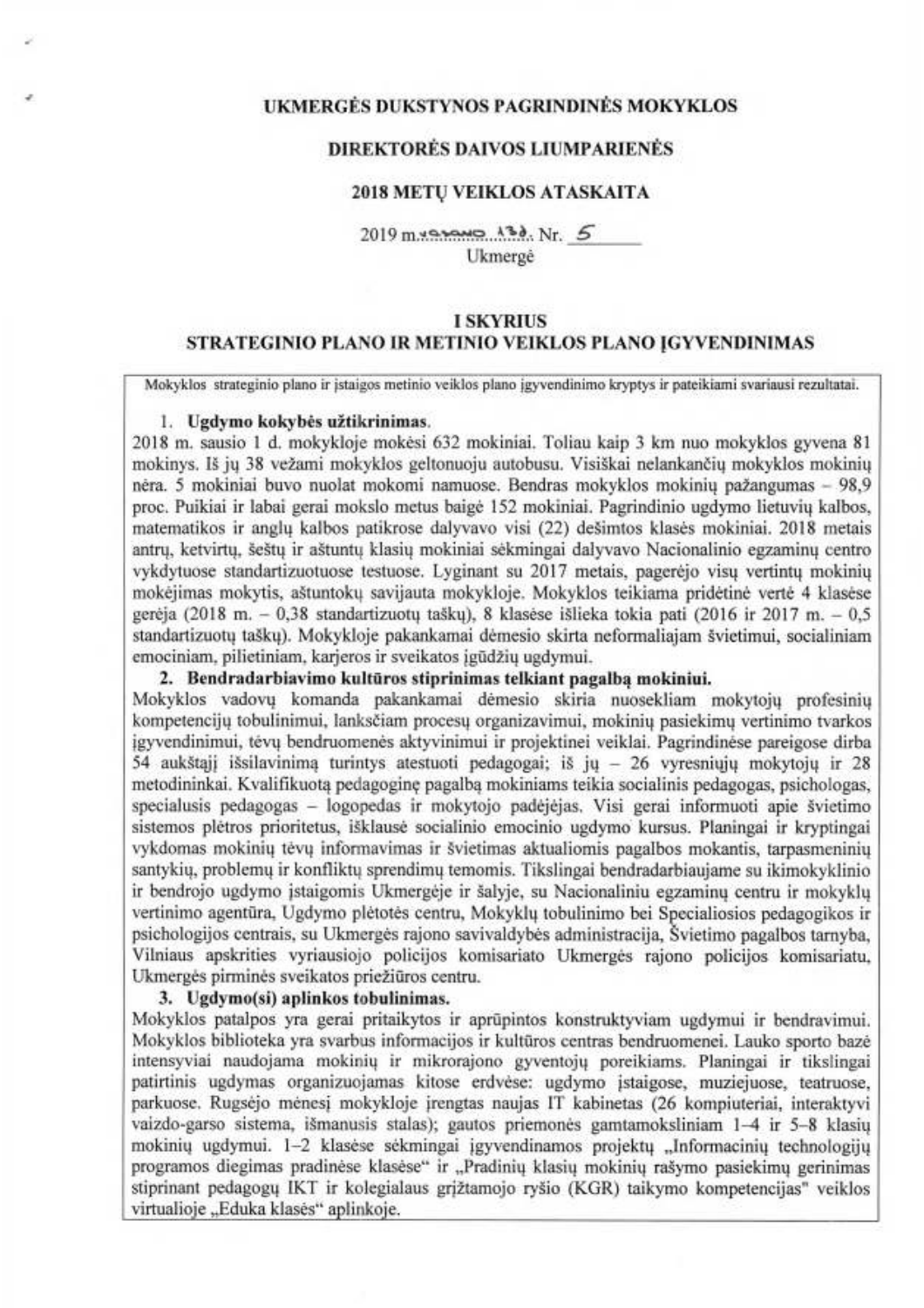# II SKYRIUS<br>METŲ VEIKLOS UŽDUOTYS, REZULTATAI IR RODIKLIAI

|                                                                                                                    | gr.  pracjusių metų veikius rezultatai                                                                                                     |                                                                                                                  |                                                                                                                                                                                                                                                                                                                                                                                                                                                                                                                                                                                                                                                                                                        |
|--------------------------------------------------------------------------------------------------------------------|--------------------------------------------------------------------------------------------------------------------------------------------|------------------------------------------------------------------------------------------------------------------|--------------------------------------------------------------------------------------------------------------------------------------------------------------------------------------------------------------------------------------------------------------------------------------------------------------------------------------------------------------------------------------------------------------------------------------------------------------------------------------------------------------------------------------------------------------------------------------------------------------------------------------------------------------------------------------------------------|
| Metų užduotys<br>$(toliau -$<br>užduotys)                                                                          | Siektini rezultatai                                                                                                                        | Rezultatų vertinimo<br>rodikliai (kuriais<br>vadovaujantis<br>vertinama, ar<br>nustatytos užduotys<br>jvykdytos) | Pasiekti rezultatai ir jų rodikliai.                                                                                                                                                                                                                                                                                                                                                                                                                                                                                                                                                                                                                                                                   |
| 1. Nuosekliai<br>rūpintis<br>mokinių<br>mokymosi<br>pasiekimais ir<br>ugdymo<br>proceso<br>organizavimo<br>kokybe. | Mokyklos<br>pedagogams<br>sudarytos<br>tinkamos<br>salygos kelti<br>metodine ir<br>pedagogine<br>kvalifikaciją.                            | Visi pedagogai<br>tobulina didaktine<br>ir metodinę<br>kvalifikacija ne<br>mažiau kaip 5<br>dienas per metus.    | 2018 m. sudarytos tinkamos sąlygos ir<br>100 proc. pedagogų kėlė kvalifikaciją ne<br>mažiau kaip 5 dienas. Pagrindinės<br>tobulinimosi kryptys: pedagogų<br>informacinių-komunikacinių gebėjimų<br>stiprinimas, mokinių mokėjimo mokytis<br>ir raštingumo gebėjimų ugdymas,<br>socialinio emocinio ugdymo programų<br>igyvendinimas.<br>Pagrindinės tobulinimosi formos:<br>dalyvavimas ilgalaikiuose projektuose<br>Erazmus+, Samsung, ir SMM<br>"Informatikos turinio išbandymas;<br>pedagogų mokymasis tęstinėse Lions<br>Quest SEU programose; dalyvavimas<br>www.pedagogas.lt web-inaruose.<br>2018-12 visi pedagogai dalyvavo<br>mokinių Turizmo renginių organizatorių<br>mokymuose.            |
|                                                                                                                    | Mokyklos 2, 4,<br>$6$ ir $8$ kl.<br>mokinių testų<br>rezultatai<br>atitinka šalies<br>pagrindinių<br>mokyklų<br>mokinių<br>pasiekimų lygi. | Beveik visi (95<br>proc.) 2, 4, 6 ir 8<br>kl. mokiniu<br>dalyvauja NMPP<br>testuose ir pildo<br>klausimynus.     | 2018 m. mokykloje planingai ir<br>sklandžiai organizuotus NMPP testus<br>atiko 2 kl. - 98,3 proc., 4 kl. - 96,6 proc.,<br>6 kl. – 97,4 poc., 8 kl. – 97,8 proc.<br>mokinių. Aukštesni nei šalies yra<br>mokyklos antrokų skaitymo, teksto<br>kūrimo; ketvirtokų - matematikos,<br>rašymo, teksto struktūros ir pasaulio<br>pažinimo, šeštokų – matematikos ir<br>rašymo (struktūros), aštuntokų - gamtos<br>ir socialinių mokslų bei skaitymo testų<br>rezultatai.<br>Standartizuotas mokyklos pridėtinės<br>vertės rodiklis 4 kl. yra +0,38. 8 klasės<br>mokinių savijautos mokykloje (+0,51),<br>mokėjimo mokytis (+0,58), mokyklos<br>kultūros (+0,48) rodikliai viršija šalies<br>mokyklų vidurkį. |
|                                                                                                                    | Pradinio<br>ugdymo<br>programos 1-2<br>klasése mokant                                                                                      | Apibendrinti<br>NMPP rezultatai<br>tikslingai<br>naudojami rengiant                                              | Rezultatai išanalizuoti Mokytojų tarybos<br>posėdžiuose 2018-06-26 ir 2018-12-12.<br>Mokinių tėvams pristatyti ir individualiai<br>paaiškinti gegužės (4, 8 kl.) ir spalio (3, 7                                                                                                                                                                                                                                                                                                                                                                                                                                                                                                                       |

# 1. Pagrindiniai praėjusių metų veiklos rezultatai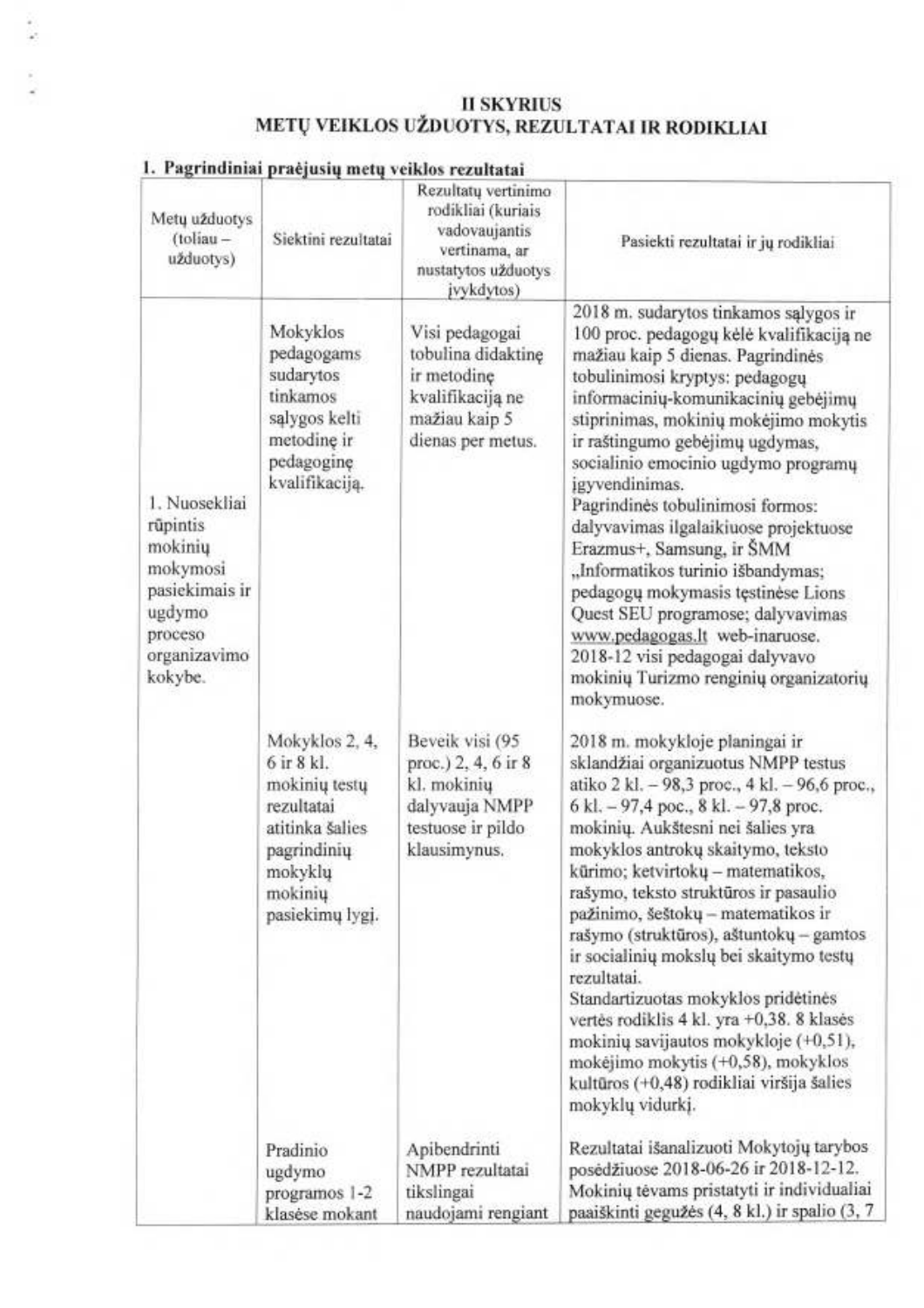|                                           | lietuvių kalbos<br>didesne<br>apimtimi<br>integruojama<br>IKT.                                 | dalykų ir klasių<br>ilgalaikius ugdymo<br>planus, stebint<br>mokinių pažangą                                                          | kl.) mėn. Išvados ir rekomendacijos<br>atsispindi visu dalyku mokytoju planu<br>dalyse "klasės charakteristika",<br>"diferencijavimas", "mokinių pažangos<br>vertinimas"), mokinių asmeninės<br>pažangos aplankuose.                                                                                                                                                                                                                                                                                                                                                                           |
|-------------------------------------------|------------------------------------------------------------------------------------------------|---------------------------------------------------------------------------------------------------------------------------------------|------------------------------------------------------------------------------------------------------------------------------------------------------------------------------------------------------------------------------------------------------------------------------------------------------------------------------------------------------------------------------------------------------------------------------------------------------------------------------------------------------------------------------------------------------------------------------------------------|
|                                           |                                                                                                | ESFA projekte<br>išklausyti bendrųjų<br>(6 val.) ir IKT (6<br>val.) gebėjimų<br>mokymai.                                              | 2018 08 27-28 d. pedagogams sudarytos<br>sąlygos dalyvauti ESFA 19.2 (pasiekimų<br>gerinimas mokant(is) lietuvių k.<br>virtualioje erdvėje) mokymuose ir<br>patobulinti bazinio, technologinio,<br>informacinio ir socialinio IKT                                                                                                                                                                                                                                                                                                                                                              |
|                                           |                                                                                                | 1-2 klasių<br>mokytojoms teiktos<br>2-3 tikslingos<br>konsultacijos,<br>taikant KGR<br>metodą.                                        | raštingumo kompetencijas.<br>Nuo 2018-09-01 ESFA projekto lėšomis<br>jdarbinti IKT ir KGR taikymo<br>konsultantai-"antrieji mokytojai klasėje".<br>Sudarytos sąlygos mokytojams dalyvauti<br>2 bendruose seminaruose-konsultacijose.<br>Iš viso 12 pradinio ugdymo mokytojų<br>suteikta 30 individualių konsultacijų, kaip<br>taikyti KGR metodą.                                                                                                                                                                                                                                              |
| 2. Užtikrinti<br>sklandų<br>perėjimą prie | Tinkamai<br>pasirengta<br>naujos darbo<br>apmokėjimo<br>tvarkos<br>igyvendinimui<br>mokykloje. | Tikslingai<br>dalyvauta 2-3<br>informaciniuose ir<br>konsultaciniuose<br>renginiuose etatinio<br>apmokėjimo<br>ivedimo<br>klausimais. | Dalyvavau seminaruose "Biudžetinių<br>įstaigų darbo apmokėjimo reforma,<br>pokyčiai po 2018 m. rugsėjo 1 d." (UAB<br>"Factum SUM", 2018-08-02 ir "Švietimo<br>įstaigų darbo užmokesčio reforma nuo<br>2018-09-01" (MB "Buhalteriu<br>mokymai", 2018-08-27).<br>Dalyvavau konsultacijose ugdymo įstaigų<br>vadovams LR Seime (2018-06),<br>Vilkaviškyje (2018-09), Ukmergėje<br>$(2018-06, 2018-10).$                                                                                                                                                                                           |
| etatinio<br>apmokėjimo<br>už darba.       | Organizuotas                                                                                   | Tinkamai parengti<br>visi vidiniai<br>dokumentai,<br>reglamentuojantys<br>etatinio darbo<br>apmokėjimo tvarką<br>mokykloje.           | Parengiau projektus, aptarėm su<br>pavaduotojais ir metodinėm grupėm,<br>suderinom su Darbo taryba ir patvirtinom<br>dokumentus:<br>"Ukmergės Dukstynos mokyklos<br>darbuotojų, dirbančių pagal darbo sutartį,<br>darbo apmokėjimo sistemą" (2018-09-03<br>Isak. Nr. V1-38) pareigybių sąrašą,<br>Mokytojų ir klasės auklėtojų pareigybių<br>ir veiklos struktūrų aprašus;<br>"Ukmergės Dukstynos mokyklos<br>darbuotojų darbo apmokėjimo tvarkos<br>aprašą" (2018-09-03 Įsak. V1-39, nauja<br>redakcija), "Darbo laiko apskaitos<br>žiniaraščio pildymo aprašą" (2018-09-03<br>Isak. V1-39.1) |
|                                           | tikslingas<br>mokyklos                                                                         |                                                                                                                                       | "Ukmergės Dukstynos mokyklos<br>darbuotojų (mokytojų, vadovų, pagalbos                                                                                                                                                                                                                                                                                                                                                                                                                                                                                                                         |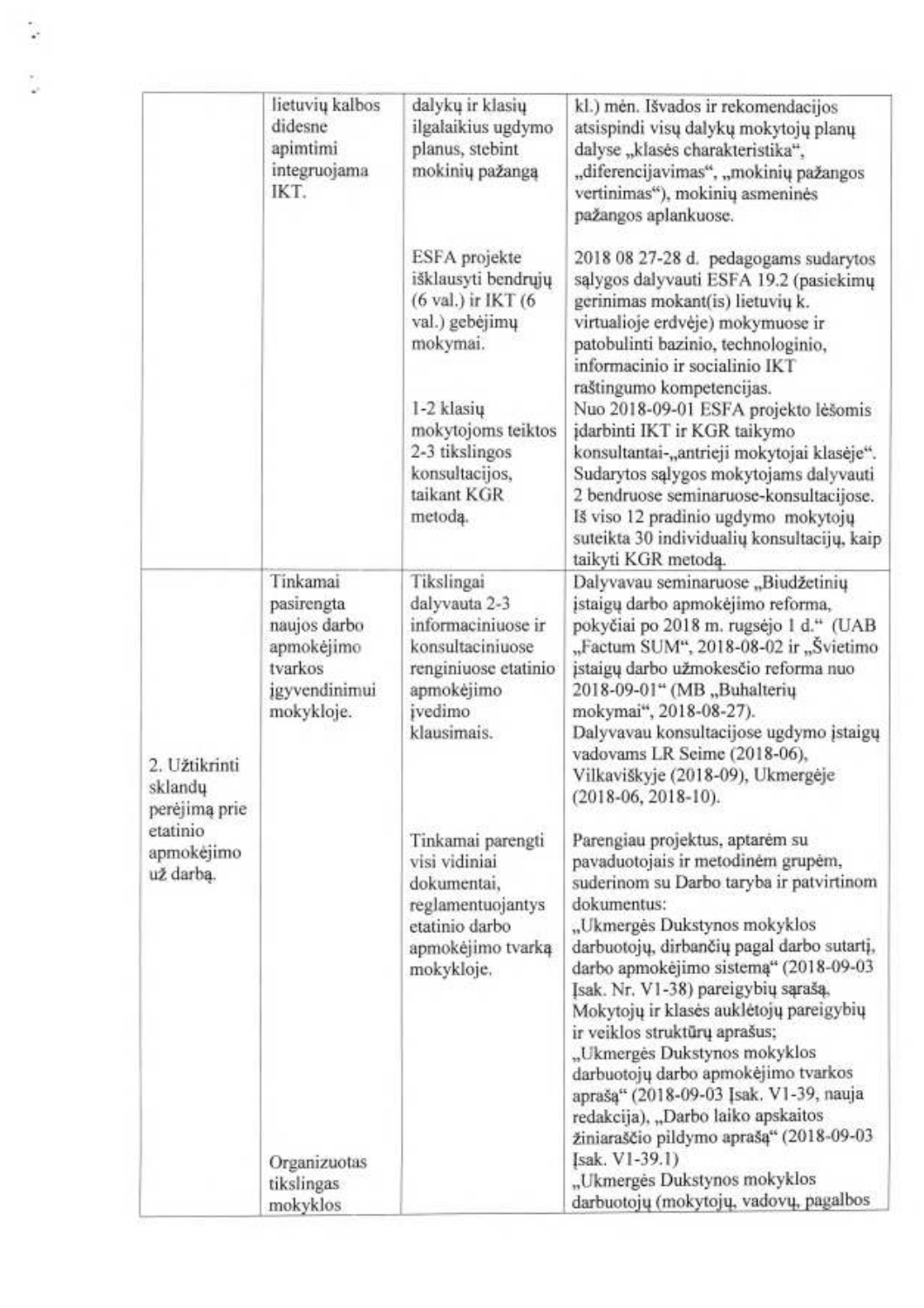|                                                                                            | pedagogu<br>informavimas ir<br>švietimas dėl<br>etatinio<br>apmokėjimo<br>įvedimo.                                                      | Pedagogu<br>susirinkime<br>pristatytas ir<br>paaiškintas etatinio<br>apmokėjimo<br>modelis.<br>Pagal poreiki<br>teikiamos<br>individualios<br>konsultacijos. | mokiniui specialistų, personalo) darbo<br>grafikus" (2018-10-30 Jsak. V1-51).<br>Nuo 2018-09-01 pakeistos visų mokyklos<br>pedagoginių darbuotojų Darbo sutartys.<br>Apie etatinio apmokėjimo sistemą<br>pedagogus informavau:<br>Mokytojų tarybos posėdžiuose 2018-06-<br>26 "Dėl pasiruošimo etatiniam<br>apmokėjimui"; 2018-08-30 "Dėl<br>pasikeitusių darbo sutarties sąlygų ir<br>mokytojų darbo apmokėjimo nuo 2018-<br>09-01"; informaciniame susirinkime<br>2018-10-20 "Dėl pareigybių aprašymo,<br>veiklos struktūros, darbo grafikų".<br>Individualiai su kiekvienu pedagogu<br>darbo krūvio projektas aptartas 2018-06;<br>įspėjimas apie pakeistą darbo<br>apmokėjimo tvarką pasirašytinai įteiktas<br>2018-08-27, darbo krūvis individualiai<br>suderintas ir patvirtintas 2018-09. |
|--------------------------------------------------------------------------------------------|-----------------------------------------------------------------------------------------------------------------------------------------|--------------------------------------------------------------------------------------------------------------------------------------------------------------|--------------------------------------------------------------------------------------------------------------------------------------------------------------------------------------------------------------------------------------------------------------------------------------------------------------------------------------------------------------------------------------------------------------------------------------------------------------------------------------------------------------------------------------------------------------------------------------------------------------------------------------------------------------------------------------------------------------------------------------------------------------------------------------------------|
|                                                                                            |                                                                                                                                         | Viešai skelbiama<br>oficiali informacija<br>(nuorodos) apie<br>etatinį apmokėjimą.                                                                           | Bendruomenei reguliariai skelbiamos<br>nuorodos į teisės aktus ir kitą aktualią<br>informaciją dėl etatinio apmokėjimo<br>internete (www.smm.lt, www.etatinis.lt),<br>pedagogai informuojami per posėdžius,<br>informacinius susitikimus ir bendraujant<br>virtualiai (Tamo dienyno aplinkoje).                                                                                                                                                                                                                                                                                                                                                                                                                                                                                                  |
| 3. Užtikrinti<br>sklandų<br>perėjimą prie<br>Bendrojo<br>duomenu<br>apsaugos<br>reglamento | Nustatyta ir<br>įvardinta, kokie<br>asmens<br>duomenys<br>tvarkomi<br>mokykloje, iš<br>kur jie yra gauti<br>ar kam jie yra<br>teikiami. | Atliktas mokykloje<br>tvarkomų asmens<br>duomenų vidinis<br>vertinimas.<br>Peržiūrėtos ir<br>koreguotos<br>Mokymosi sutartys                                 | 2018-05, 06 mén. nustatyta: prieiga prie<br>mokytojų ir mokinių registrų,<br>buhalterinių apskaitos programų turi tik<br>įsakymais įgalioti asmenys. Mokinių<br>asmens bylos kaupiamos ir saugomos<br>rakinamose spintose. Informacija apie<br>mokinių ugdymosi poreikius (SUP) ir<br>sveikatą saugoma ir naudojama tinkamai.<br>Gerai tvarkomas mokyklos archyvas.<br>Atsakingai teikiama informacija apie<br>asmenis kitoms teisėtoms institucijoms.<br>2018-08, 09 koreguotos Mokymosi<br>sutartys, aptarta vaikų asmens duomenų<br>kaupimo ir saugojimo tvarka.                                                                                                                                                                                                                              |
| igyvendinimo                                                                               | Mokykloje<br>apsvarstyta ir<br>susitarta dėl<br>mokinių ir<br>darbuotojų<br>asmens<br>duomenų<br>tvarkymo                               | Peržiūrėtos<br>mokyklos asmens<br>duomenų tvarkymo<br>taisyklės.                                                                                             | 2018-06-26 [sak. V1-35 patvirtintos<br>1) Ukmergės Dukstynos pagrindinės<br>mokyklos asmens duomenų tvarkymo<br>taisyklės. 2) Konfidencialios<br>informacijos mokykloje nustatymo ir<br>naudojimo bei konfidencialumo<br>laikymosi tvarkos aprašas. 3) IKT<br>naudojimo bei darbuotojų stebėsenos ir                                                                                                                                                                                                                                                                                                                                                                                                                                                                                             |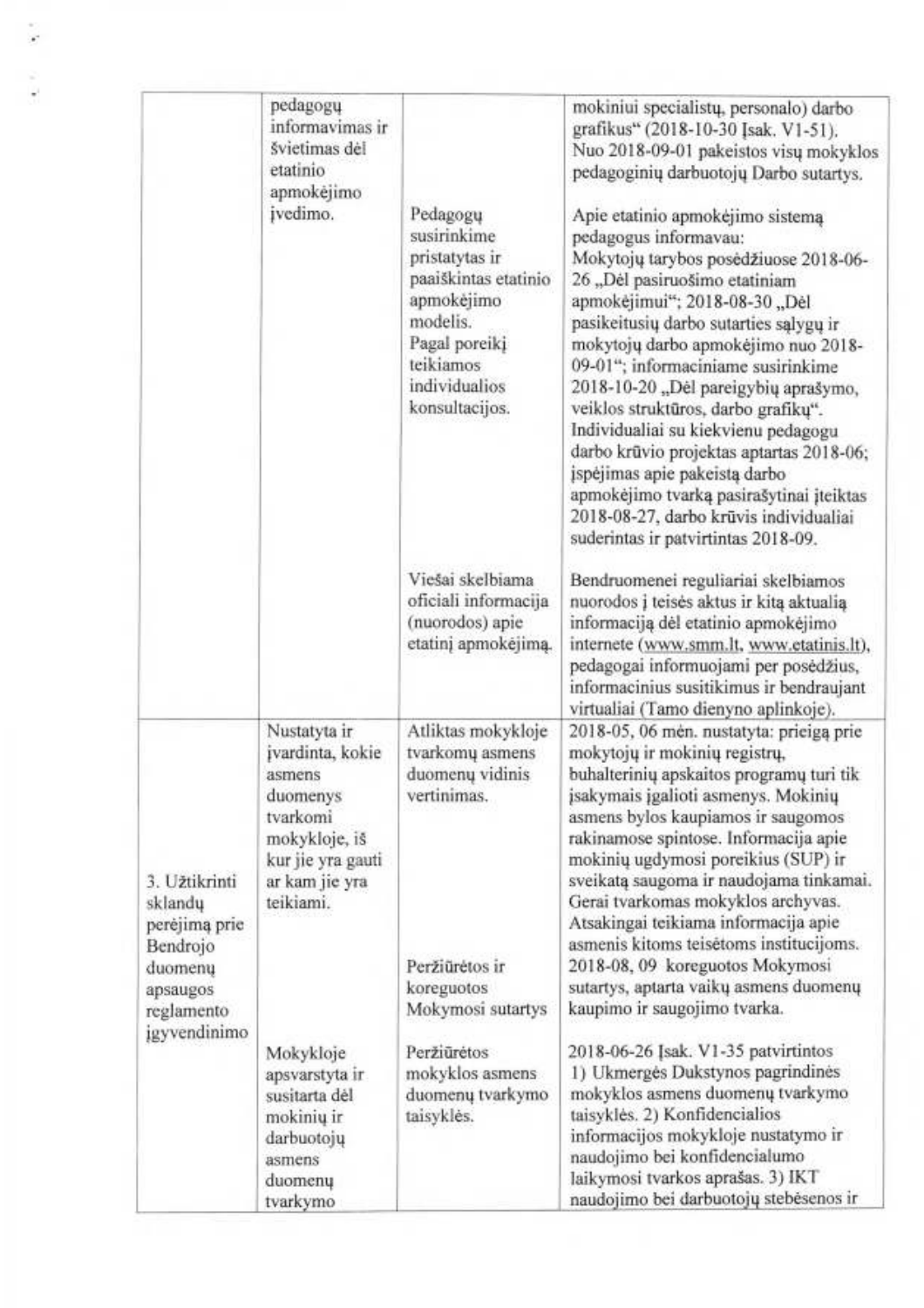|  | Organizuotas visų<br>darbuotojų,<br>mokinių tėvų<br>informavimas apie<br><b>BDAR</b><br>igyvendinimą<br>mokykloje. | kontrolės darbo vietoje tvarkos aprašas.<br>2018 05 Mokyklos pedagogai informuoti<br>apie BDAR reglamentą, įtraukti į naujų<br>dokumentų svarstymą.<br>2018 06 darbuotojai pasirašytinai<br>supažinti su mokyklos asmens duomenu<br>tvarkymo taisyklėmis.<br>2018 10 klasių susirinkimuose apie<br>BDAR reglamento jgyvendinimą<br>informuoti mokinių tėvai.<br>2018 12 dalyvavau informaciniame<br>seminare apie BDAR švietimo įstaigų<br>vadovams.<br>Nuo 2018 12 mėn. pradėta kurti<br>mokyklos BDAR sistema, naudojant<br>automatizuotą įrankį "Personvernappen". |
|--|--------------------------------------------------------------------------------------------------------------------|-----------------------------------------------------------------------------------------------------------------------------------------------------------------------------------------------------------------------------------------------------------------------------------------------------------------------------------------------------------------------------------------------------------------------------------------------------------------------------------------------------------------------------------------------------------------------|
|--|--------------------------------------------------------------------------------------------------------------------|-----------------------------------------------------------------------------------------------------------------------------------------------------------------------------------------------------------------------------------------------------------------------------------------------------------------------------------------------------------------------------------------------------------------------------------------------------------------------------------------------------------------------------------------------------------------------|

# 2. Užduotys, nejvykdytos ar įvykdytos iš dalies dėl numatytų rizikų (jei tokių buvo)

| Užduotys |  | Priežastys, rizikos |  |
|----------|--|---------------------|--|
|          |  |                     |  |
|          |  |                     |  |
|          |  |                     |  |

# 3. Užduotys ar veiklos, kurios nebuvo planuotos ir nustatytos, bet įvykdytos

(pildoma, jei buvo atlikta papildomų, svarių įstaigos veiklos rezultatams)

| Užduotys / veiklos |  | Poveikis švietimo įstaigos veiklai |
|--------------------|--|------------------------------------|
|                    |  |                                    |
|                    |  |                                    |
|                    |  |                                    |

# 4. Pakoreguotos praėjusių metų veiklos užduotys (jei tokių buvo) ir rezultatai

| Užduotys |  | Siektini rezultatai | Rezultatų vertinimo rodikliai<br>(kuriais vadovaujantis<br>vertinama, ar nustatytos<br>užduotys įvykdytos) | Pasiekti rezultatai ir<br>jų rodikliai |
|----------|--|---------------------|------------------------------------------------------------------------------------------------------------|----------------------------------------|
|          |  |                     |                                                                                                            |                                        |
|          |  |                     |                                                                                                            |                                        |
|          |  |                     |                                                                                                            |                                        |

# **III SKYRIUS** PASIEKTŲ REZULTATŲ VYKDANT UŽDUOTIS ĮSIVERTINIMAS IR KOMPETENCIJŲ TOBULINIMAS

# 5. Pasiektų rezultatų vykdant užduotis įsivertinimas

| Užduočių įvykdymo aprašymas                                                    | Pažymimas atitinkamas<br>langelis |
|--------------------------------------------------------------------------------|-----------------------------------|
| 5.1. Užduotys įvykdytos ir viršijo kai kuriuos sutartus vertinimo<br>rodiklius | Labai gerai V                     |
| 5.2. Užduotys iš esmės įvykdytos pagal sutartus vertinimo rodiklius            | Gerai $\square$                   |
| 5.3. Įvykdytos tik kai kurios užduotys pagal sutartus vertinimo<br>rodiklius   | Patenkinamai □                    |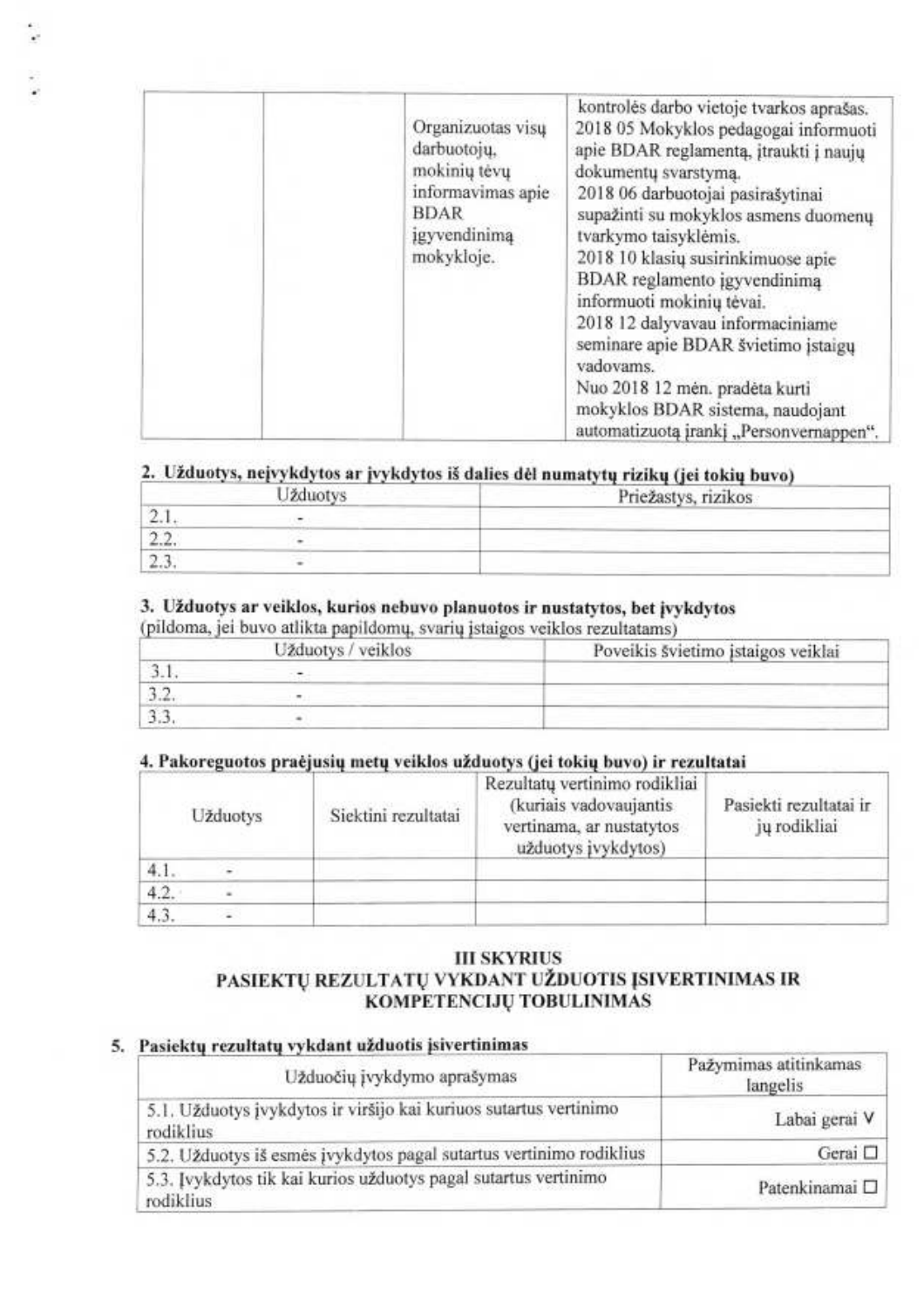| 5.4. Užduotys neįvykdytos pagal sutartus vertinimo rodiklius | Nepatenkinamai □ |
|--------------------------------------------------------------|------------------|
|--------------------------------------------------------------|------------------|

#### 6. Kompetencijos, kurias norėtų tobulinti

6.1. Vadovavimas ugdymui ir mokymuisi (gebėjimas stiprinti bendruomenės nuostatą ir gebėjimą užtikrinti galimybę kiekvienam mokiniui pasiekti gerų ugdymosi rezultatų).

6.2. Strateginis mąstymas ir pokyčių valdymas (gebėjimas efektyviai pasirinkti ir dirbti su aktualia, bet išskirtinai gausia informacija).

Direktorė

Daiva Liumparienė

2019-01-14

# **IV SKYRIUS** VERTINIMO PAGRINDIMAS IR SIŪLYMAI

7. Įvertinimas, jo pagrindimas ir siūlymai: stokylles redover Vertinone pere Mokyklos Tarybai atstovaujanti Neringa Džiovalienė 2019-01-17 Darbo tarybos pirmininkė 8. Įvertinimas, jo pagrindimas ir siūlymai: habai gerai 10 dalen. Lah dana <u>Pokenda, bricka</u>,  $\frac{\sqrt[3]{00-0}$  A- $\frac{1}{2}$ <br>(data) (švietimo/įstaigos savininko teises ir pareigas igyvendinančios institucijos (dalininkų susirinkimo) įgalioto asmens pareigos) Galutinis metų veiklos ataskaitos įvertinimas dabai

# **IV SKYRIUS**

# KITŲ METŲ VEIKLOS UŽDUOTYS, REZULTATAI IR RODIKLIAI

#### 9. Kitų metų užduotys

(nustatomos ne mažiau kaip 3 ir ne daugiau kaip 5 užduotys)

| <b>Užduotys</b>                                                                                          | Siektini rezultatai                                                                                                                                                                                        | Rezultatų vertinimo rodikliai (kuriais<br>vadovaujantis vertinama, ar nustatytos<br>užduotys įvykdytos)                                                                                                                                                                                                                                      |
|----------------------------------------------------------------------------------------------------------|------------------------------------------------------------------------------------------------------------------------------------------------------------------------------------------------------------|----------------------------------------------------------------------------------------------------------------------------------------------------------------------------------------------------------------------------------------------------------------------------------------------------------------------------------------------|
| 9.1. Nuosekliai rūpintis<br>mokinių mokymosi<br>pasiekimais ir ugdymo<br>proceso organizavimo<br>kokybe. | Stiprėja bendruomenės<br>nuostata ir motyvacija<br>suasmeninti ugdytinių<br>mokymą(si)<br>Stiprėja pedagogų<br>gebėjimas užtikrinti<br>galimybę kiekvienam<br>mokiniui pasiekti gerų<br>ugdymosi rezultatų | Apibendrinti veiklos kokybės įsivertinimo,<br>NMPP testų duomenys pristatyti ir<br>paaiškinti pedagogams, mokiniams ir jų<br>tėvams.<br>Mokyklos pedagogai supažindinti su<br>aktualiausiais mokslininkų, tyrėjų darbais<br>suasmeninto ugdymo(si) tema.<br>Parengti ir patvirtinti mokyklos<br>susitarimai/ taisyklės dėl diferencijuoto ir |